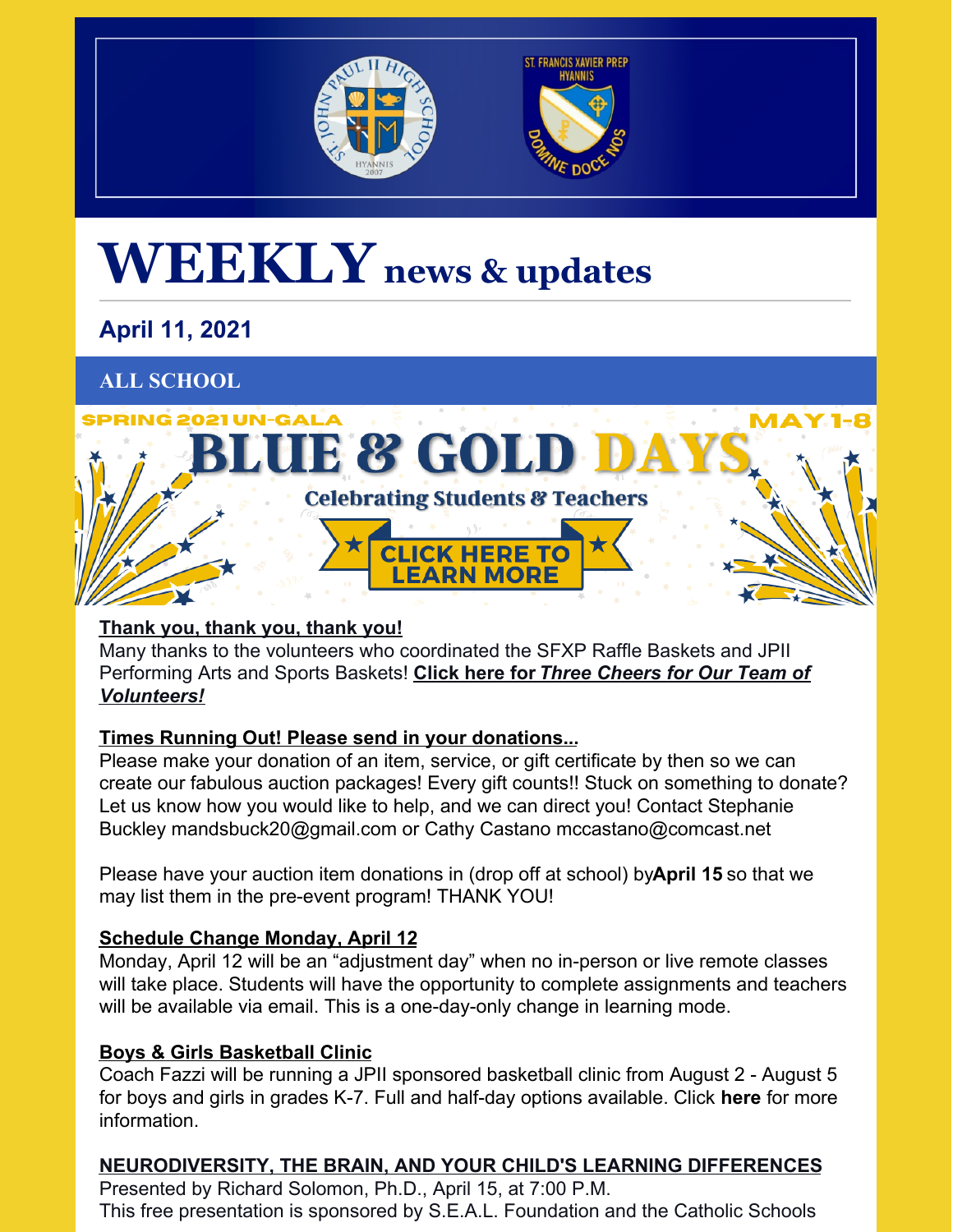Alliance. Click **[here](https://mailchi.mp/0a653f347126/guidance-for-communicating-vaccination-information-to-all-school-personnel-18758612?e=99108232ce)** to learn more.

#### **End of the Year Dates**

We can now confirm that the final day of classes for the year will be Friday, June 18, for SFXP and JPII students. Additionally, Grade Eight Graduation will take place on Friday, June 11, and JPII Class of 2021 Commencement on Thursday, May 27. Details forthcoming.

#### **Continuous Enrollment**

Click **[here](https://sjp2hs.org/wp-content/uploads/2021/03/Continuous-Enrollment-Reminder.pdf)** to review continuous enrollment contract details.

## **Mass. Travel Advisory**

All visitors entering Massachusetts, including returning residents, are advised to quarantine for 10 days upon their arrival. Travelers in the following categories are exempt from this quarantine advisory:

- Travelers who have received a negative COVID-19 result on a test administered not more than 72 hours prior to their arrival in Massachusetts. Travelers may also test out of the quarantine advisory after arrival in Massachusetts, as long as they quarantine until receiving a negative test result.
- Anyone who is returning to Massachusetts after being out of the State for fewer than 24 hours
- Travelers who are fully vaccinated (i.e. who have received two doses of either the Moderna or Pfizer COVID-19 vaccines OR who have received a single dose of the Johnson & Johnson vaccine, 14 days or more ago) and who do not have symptoms.

## **School Store**

The school store will be open on Tuesday, April 13, and Wednesday, April 14, from 3:00- 3:30 P.M.

# **ST. FRANCIS XAVIER PREPARATORY SCHOOL**

## **Grit 'N Wit Comes to SFXP!**

On **May 4**, Grit 'N Wit presents a teamwork obstacle course where "Brain Meets Brawn." Click **[here](https://youtu.be/UOJmmpmoJRc)** to learn more about this program.

## **Solo Night and Art Show**

It's time to get ready for another Virtual Solo Night & Art Show! We would love to have as many students as possible perform. Here is the **[link](https://sites.google.com/view/sfxpevents/solo-night-and-art-show)** to last year's Virtual Solo Night & Art Show to learn more about the event. All Solo Night performance videos are due by April 16 via Google Classroom. If your SFXP student has artwork they would like to share in the virtual art show, please have them see their art teacher, Mrs. Mills.

#### **Athletics**

Intramural Soccer signups will take place during lunch this week. If you missed out on Flag Football signups and would like to play, please contact Mr. Russell, crussell@sfxp.org.

## **JPII Spring Sports**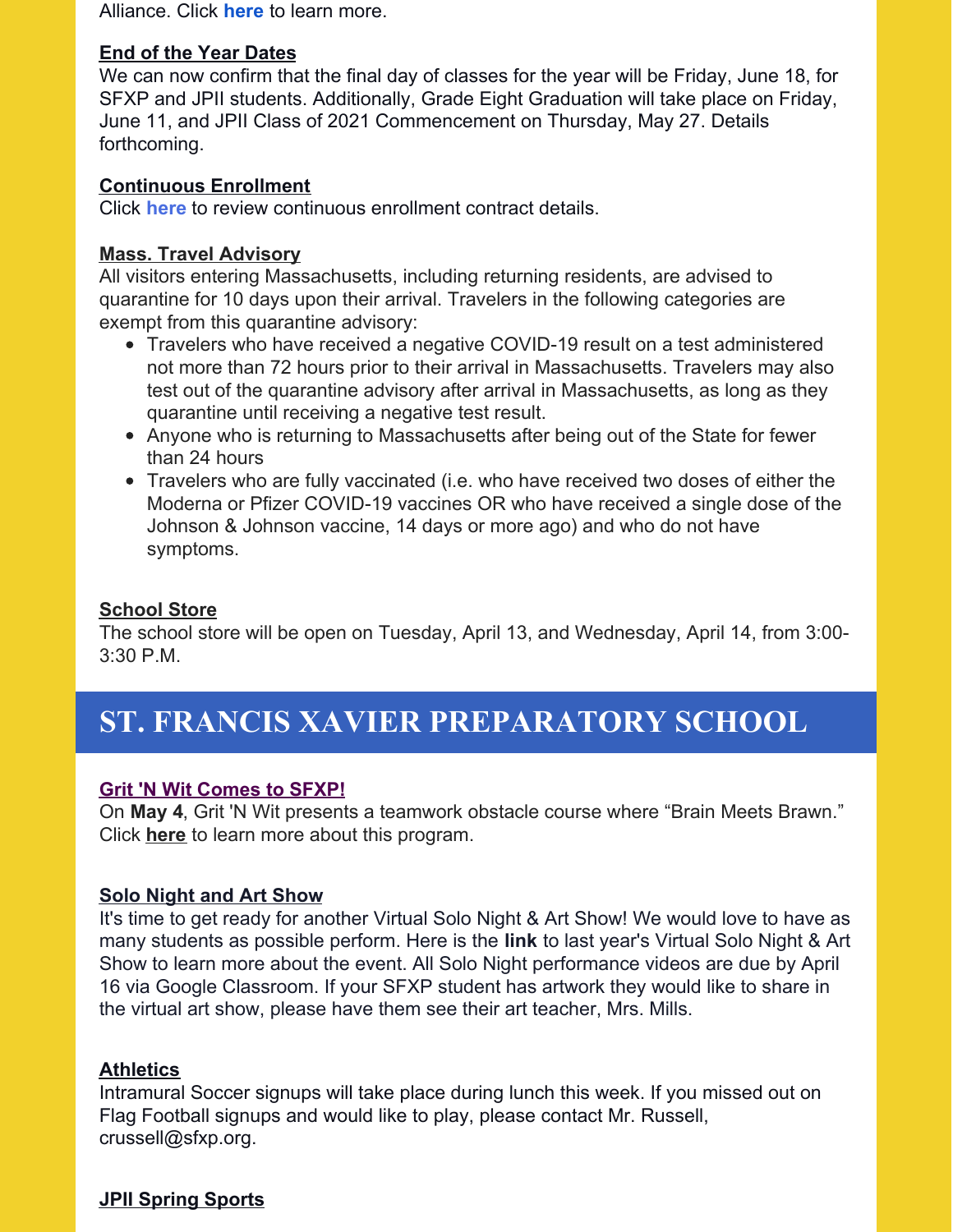Stay up to date: Follow us on Twitter @jpIIAthletics or on the remind app class code @jp2sports

## **JPII Spring Sports Registration**

FamilyID is now open for spring registration. Click **[here](https://www.familyid.com/saint-john-paul-ii-high-schoo)** to access FamilyID. If you intend to try out for a spring sport, you need to complete the registration. All JPII teams will have open tryouts for students in 7-12th grade this year, sailing, boys and girls tennis, lacrosse, softball, and baseball.

We have added some very important concussion protocols to the signup process.

- Parents and student-athletes are now required to view the concussion in sports video. This video is part of the signup process on FamilyID.
- All athletes are now required to complete an impact concussion test. The test will be administered during school hours.
- We added our Covid Guidelines to the Handbook.
- You must register again even if you registered for a fall or winter sport.

# **Lunch Ordering for May**

*\*\*Note: Friday, May 28 is Field Day. Students are required to bring their own lunch.* Lunch ordering for the period of 5/1/21-5/27/21 is now open. To place your order, please log into Family Portal, select student on the left menubar, and then select Lunch. The deadline to place an order is Monday, April 26th. Click**[here](http://r20.rs6.net/tn.jsp?f=001ktpH_NUtE_vnLfTLghfZeLtWmANgjn_4u5FhpqBtV_i3B_TKDEq0L_Z1Pr2zZGo1VMvrAKxutTkzZbOr6uC1Hog7OwUdAVD6ucTsgU4E-d-yNJgv2m8ch2CSeN7EsNaWZ7We5vsJj7v7mPT6yc7g3R4Evm9IdZz4vvhEJFPCNg6BXr8tDk8RazTOtrJWA4MXCxTWEKYQR-TiTz_JaAmYRX31QMFLMCLxQlIpj4Mq9rmioIueNAmb7Q==&c=XmMDG2LuQd4PX5Af7-6JxEZPPZGuFfR0DEyME-1FrBZVoan6DhPzfw==&ch=HXinK0McgkKg7FYbfeQfrQUYssqSPBriY-bJosG55JjKbBAu2IgRFg==)** for instructions. \*\* Please order for the entire period. Additional orders will not be accepted after the deadline.

\*\* You will not be prompted to pay when you place your order. You will be invoiced for your order, through the FACTS system, at the end of May. Payment may be made through your FACTS financial account. Please pay promptly.

\*\*Please note that April orders will not be processed until March lunch balances are paid in full. If you require assistance making a payment please contact Mrs. Keras, Business Manager, at **[mkeras@jp.dfrcs.org](mailto:mkeras@jp.dfrcs.org)**.

# **SFXP Yearbook**

SFXP Yearbook Deadline, **April 13** To Do:

- Purchase the SFXP Yearbook...
- Customize 2 free pages...
- Purchase a custom ad to celebrate your student...

...by entering our school passcode, 1014006133771584, on treering.com by APRIL 13. Contact yearbook coordinator, Elizabeth McDonough with questions at emcdonough@sfxp.org.

# **Financial Assistance for the 2021-2022 School Year**

SFXP families wishing to be considered for financial assistance through the Foundation to Advance Catholic Education (FACE) must complete an annual application with FACTS Grant & Aid Assessment. The application is now open. **The deadline for submitting 2019 tax documents and 2020 W-2s has been extended. Priority will be given to those who submitted by the original March 5th deadline.** If you do not have a 2020 W-2 income, you will be required to submit 2020 tax documents. If you own a business, additional tax documentation may be required.

Additionally, a limited number of scholarships are provided through the St. Francis Xavier Preparatory Scholarship Fund. To apply to the SFXP Scholarship Fund, in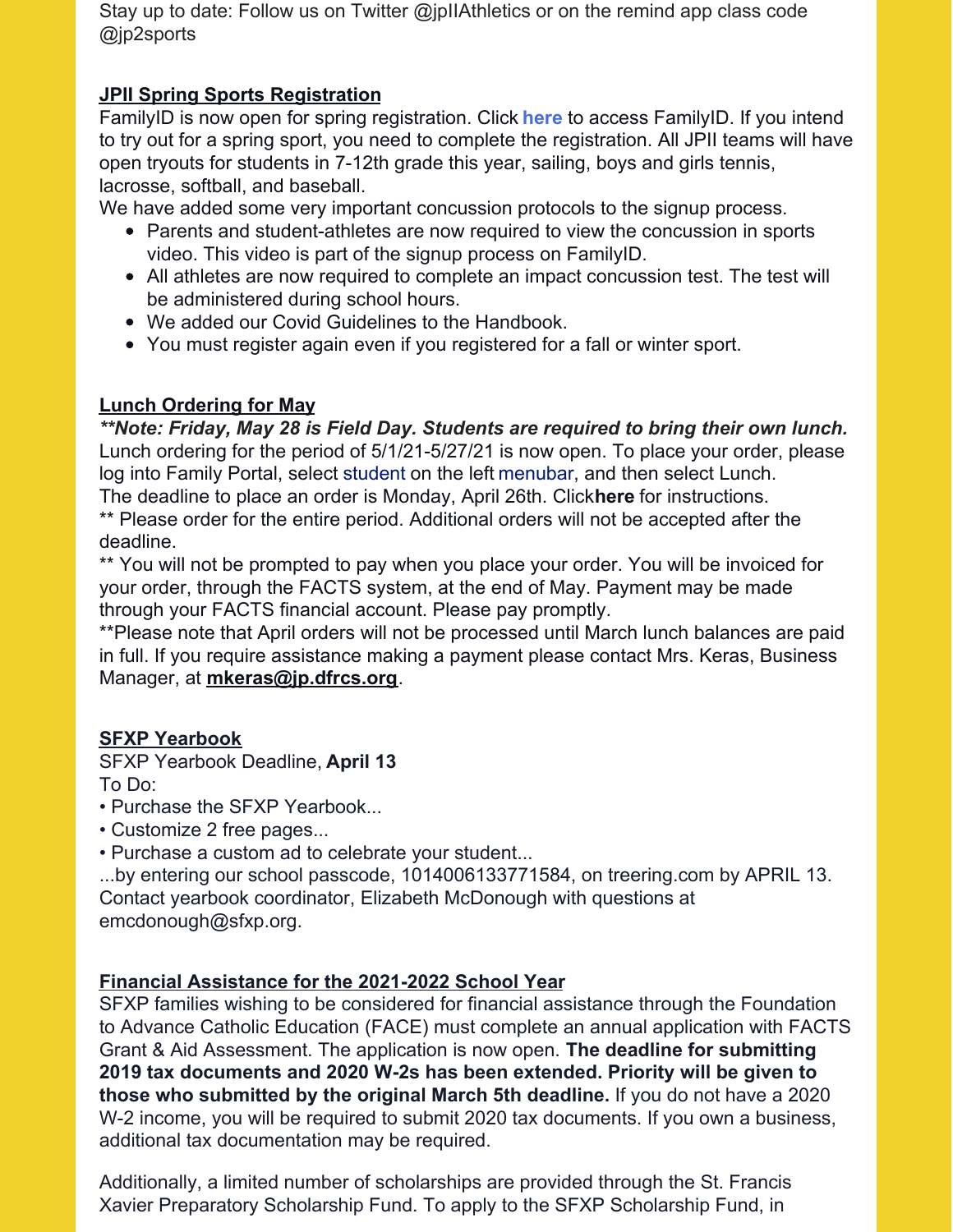addition to completing the FACTS application, a letter requesting consideration along with a brief explanation of need should be sent to Mr. Keavy (**[ckeavy@jp.dfrcs.org](mailto:ckeavy@jp.dfrcs.org)**) by April 15, 2021.

The online application can be found **[here](https://online.factsmgt.com/aid)** or by logging into the Family Portal>Financial>Apply for Grant & Aid. Please contact Mrs. Margaret Keras, Business Manager, at 508-862-6336 or **[mkeras@jp.dfrcs.org](mailto:mkeras@jp.dfrcs.org)** for more information.

If you are new to completing the FACTS Grant & Aid Assessment, please view this **[video](https://vimeo.com/305584471)** on what to expect in the application process.

**This Week Monday, April 12** Adjustment Day - No School **Wednesday, April 14** Report Cards go home **Thursday, April 15** April Antics **Friday, April 16** Third Quarter Honors Presentation (virtual, 8:20 A.M.) Get Away Day - No afterschool activities, including study hall and aftercare.

# **Looking Ahead**

Spring Break: April 19 - April 23

# **ST. JOHN PAUL II HIGH SCHOOL**

#### **New Event Alert!**

The Senior Class is hosting Paint Night as a class fundraiser. Participants will come, paint a canvas under the direction of Mr. Pluta, and take it home with them (just in time for Mother's Day). This will take place on Tuesday, May 4, from 4:00–6:00 P.M. at school. The cost is \$20, and students can sign up to attend the week of April 26. Spots will be limited.

Immediately following, the Senior Class is hosting a Chipotle fundraiser on Tuesday, May 4, from 4:00–8:00 P.M. (Hyannis location). Any purchase made during this time will benefit the senior class.

## **Hope Art Service Project**

Please consider donating \$1.00 to send sunshine and smiles to children in need of a boost of hope. We are 75% towards our goal of 150 packets to be sent to children in a hospital or foster care. Bring \$1.00 to the main office and receive a special card to color. Please help us reach the finish line.

## **JPII Spring Sports Registration**

FamilyID is now open for spring registration. Click **[here](https://www.familyid.com/saint-john-paul-ii-high-schoo)** to access FamilyID. If you intend to try out for a spring sport, you need to complete the registration. All JPII teams will have open tryouts for students in 7-12th grade this year, sailing, boys and girls tennis, lacrosse, softball, and baseball.

We have added some very important concussion protocols to the signup process.